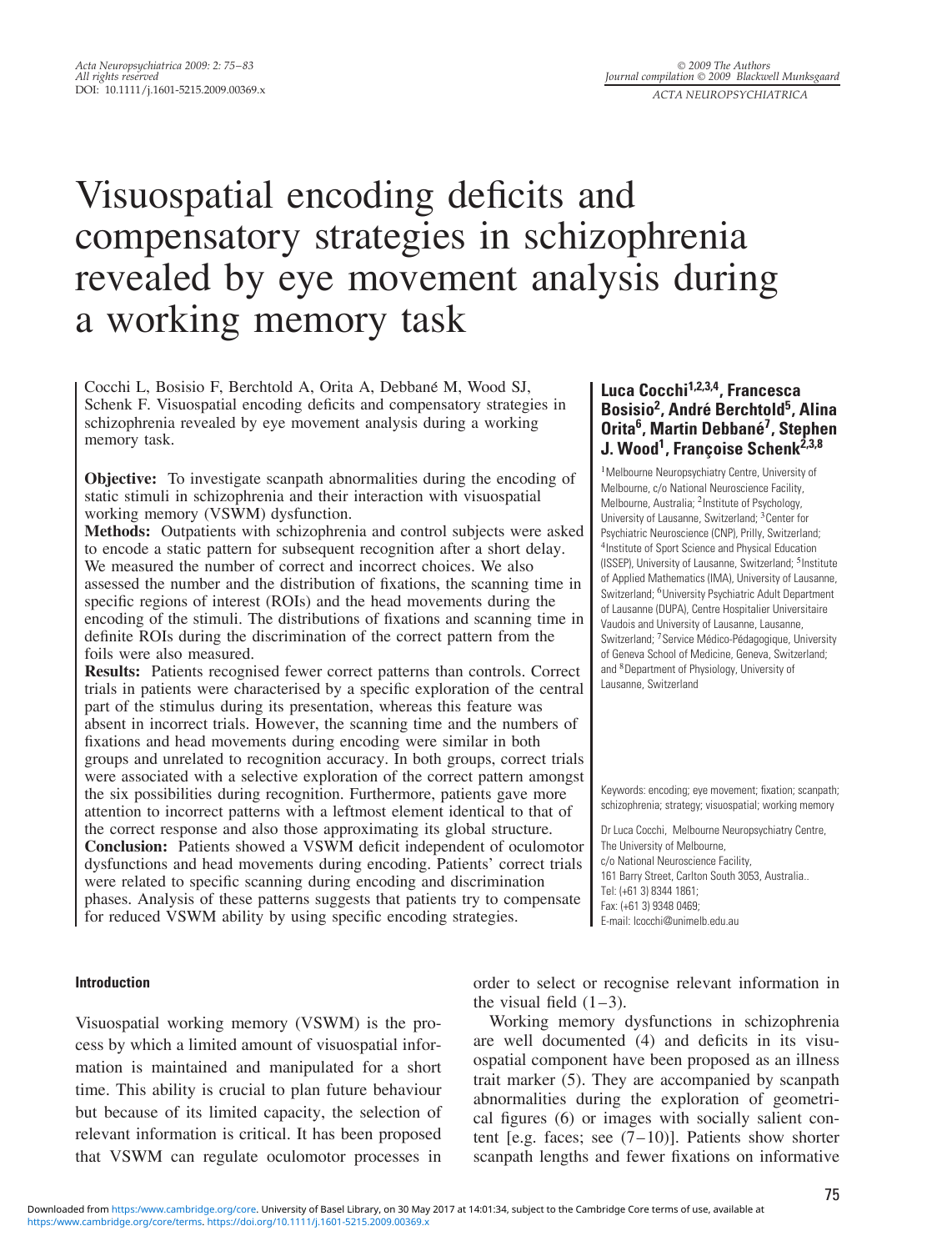## **Cocchi et al.**

parts of the scene  $(9-16)$ . This particular oculomotor behaviour in schizophrenia might be related to a general cognitive deficit in the selection, integration and use of relevant information, commonly detected in VSWM deficits. However, the spatial distribution of fixations during the encoding of complex visual stimuli in schizophrenia seems independent of stimulus type (e.g. natural scene vs. images with socially salient content). This suggests that basic oculomotor function can contribute to the abnormal ocular behaviour and eventually disturb subsequent global information processing (17).

The relationship between VSWM and oculomotor functions has been investigated in a number of studies (18–21). In spite of incongruent results, recent findings argue that basic anomalies in smooth pursuit eye movements (SPEM) are insufficient by themselves to explain VSWM deficits in patients with schizophrenia (18,42). During the encoding of dynamic stimuli, SPEM involve complex processes (22), not directly comparable to those of scanpath generation (i.e. saccades and fixations). Therefore, the relationship between oculomotor and VSWM processes during a complex VSWM task presenting static stimuli in patients with schizophrenia requires further investigation.

Recently, we investigated VSWM in patients with schizophrenia using a new task (23). In this paradigm, subjects were asked to encode stimuli composed of single multi-segment line patterns for later recognition. After a short delay, they had to discriminate the original stimulus from five incorrect patterns that had some properties in common with the target. Recognition performance was reduced in participants with schizophrenia as compared to healthy controls. They expressed a preference for incorrect patterns with fragmentary encoding concentrated on the left or right part of the stimulus, or approximating its global shape. We interpreted these results as a general impairment in global encoding abilities, combining early stage visual processes (24–27) and VSWM dysfunctions (4). Early stage visual processes are needed to produce a fast, but imprecise, internal representation of the stimulus. VSWM functions assist encoding by orienting attention (28,29) (and the eyes) on critical regions of the stimulus in order to complete the representation.

Behavioural results obtained in our previous study did not allow a clear assessment of the contribution of VSWM and oculomotor processes to the patients' impaired performances. In order to do this, we reproduced our initial investigation using the VSWM task and combined it with an analysis of the participants' exploratory eye movements during the encoding and the recognition phases. The present study involves

an independent group of outpatients meeting diagnostic criteria for schizophrenia. It emphasised the following points: (a) comparison of the scanpath patterns of patients and control subjects during stimulus encoding in relation with subsequent choice efficacy, (b) detailed analysis of the scanpaths during stimuli discrimination in order to qualify the ability to build a coherent internal stimulus representation online and (c) assessment of a possible interaction between these two processes.

# **Method**

## Subjects

Sixteen individuals meeting diagnostic criteria for schizophrenia (4th ed., DSM-IV; American Psychiatric Association) and 16 controls entered this study. Patients with schizophrenia were recruited from the outpatient population of the Psychiatric Hospital of Cery, Lausanne (Switzerland). As shown in Table 1, patients and controls were carefully matched for sex, handedness and age. Individuals with a history of neurological or medical illness likely to affect the nervous system, traumatic brain injury and reduced, uncorrected, visual acuity were excluded. All subjects in the control group reported no history of substance or alcohol abuse and were free from psychiatric illness or symptoms, as investigated by a structured diagnostic psychiatric interview for DSM-IV and ICD-10 [Mini-International Neuropsychiatric Interview, see (30)].

Participants were recruited in the region of Lausanne and provided with a complete description

|                             | Table 1. Sociodemographic information of 16 patients with schizophrenia and 16 |  |  |  |  |  |
|-----------------------------|--------------------------------------------------------------------------------|--|--|--|--|--|
| healthy comparison subjects |                                                                                |  |  |  |  |  |

|                                                             | Schizophrenia               | Control                       | <b>Statistic</b>              |
|-------------------------------------------------------------|-----------------------------|-------------------------------|-------------------------------|
| Sex (n)<br>Education, years (SD)                            | 14 m; 2 f<br>$12 (\pm 1.7)$ | 14 m; 2 f<br>$14.5 (\pm 2.5)$ | $t(30) = 3.227$ ;<br>$p=.003$ |
| Laterality (n right)<br>Age at testing, years (SD)          | 13<br>43 ( $\pm$ 10.5)      | 12<br>$41.6 (\pm 10.6)$       | $t(30) = 0.390;$<br>$p=.70$   |
| Clinical information<br>Psychiatric treatment,              | $14 \times 9.4$             |                               |                               |
| years (SD)<br>Pharmacological<br>treatment, years (SD)      | $13 (\pm 8.8)$              |                               |                               |
| Number of<br>hospitalisations (SD)                          | 7.4 $(\pm 9.8)$             |                               |                               |
| Duration of psychosis,<br>years since first<br>episode (SD) | 16.4 $(\pm 10)$             |                               |                               |
| Last hospitalisation, years<br>(SD)                         | 7.1 $(\pm 7.4)$             |                               |                               |

 $SD =$  standard deviation.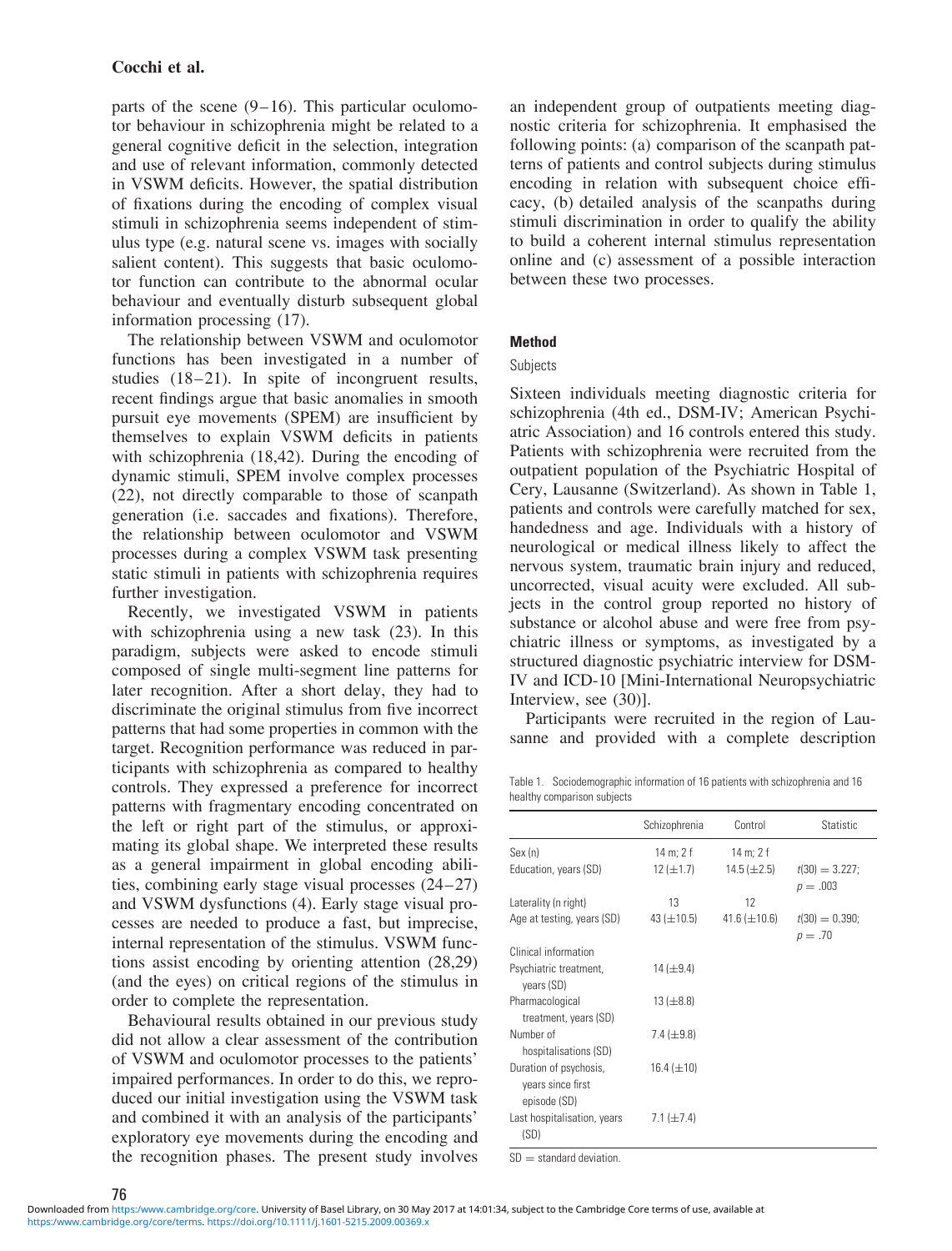of the proposed study and given oral and written information. The University of Lausanne (School of Medicine) ethical commission approved the protocol and consent procedures. Participation to the study was voluntary and participants were rewarded 25 CHF after the study session.

All the patients were treated with antipsychotic drugs at the time of testing. Fourteen patients received atypical antipsychotic drugs [chlorpromazine equivalents 325.71 mg/day ±204*.*50, see (31,32)] and one received typical (chlorpromazine equivalent: 500 mg/day) medication. Data were not available for one patient.

#### Materials and procedure

Subjects (control and patients) performed a task designed to investigate VSWM processes involved in the encoding of neutral static stimuli composed of eight linear segments [for a detailed description, see (23)]. Stimuli were presented for 2 s on a screen  $(27.5° \times 20.8°)$ , visual angle). They were composed of eight static line patterns (see Fig. 1). A blank delay lasting 2 s (white screen) at the end of the stimulus exposure was followed by the recognition slide displaying six patterns (the target pattern and five incorrect patterns) in a  $3 \times 2$  grid. Upon the presentation of the discrimination slide, participants were asked to verbalise the number (from 1 to 6) corresponding to the target path. This slide was available as long as required. The task session was composed of 15 stimuli and the subjects did control the start of each new trial.

Five different incorrect patterns were designed to partially match each stimulus. The specific distortions leading to the five incorrect patterns allowed these to be distributed in two different categories: (a) fragmentary: patterns conserving two segments (first two: *start* patterns; last two: *end* patterns) or four segments (first and last two: *start–end* patterns) identical to those of the target trajectory; (b) global: patterns with either the same nine coordinates on the *x* axis (patterns named *rhythm*) or on the *y* axis (patterns named *melody*) as in the target stimulus. The incorrect patterns (*melody* and *rhythm*) in this group approximate the global structure of the target trajectory but they do not have identical segments.

A practice session was performed by all the subjects before beginning the test. Subjects performed trial examples until they demonstrated a clear understanding of the paradigm. Online visual analysis of eye behaviour during the practice and the task sessions was used to ensure that participants actively performed the task. One patient was excluded because of this control analysis.

#### Oculomotor data acquisition and analysis

Eye movements' data were collected using an infrared technique (Applied Science Laboratory, H6 model, pupil-corneal reflection tracking, sampling rate 120 Hz, accuracy 0*.*5◦ and resolution of 0*.*1◦ *)*. Visual stimuli were presented with a projector (resolution of  $1280 \times 1024$ , with refresh rate of 70 Hz). A 9-point calibration procedure was performed after the example, and at the end of the test, to ensure consistency of data collection. The head was not fixed during the tasks, but its position in space was recorded by a magnetic sensor integrated into the helmet (sampling rate of 103 Hz). Furthermore, eye movements' data were automatically corrected for head movements.

Eye movement analyses were performed during two specific test phases (see Fig. 1): (a) the stimulus presentation (i.e. encoding) and (b) the discrimination of the correct pattern between the six possibilities. Visual scanning variables included the number of fixations (FX) and the scanning time (ST) in specific regions of interest (ROIs). Eye movement analyses were performed offline with ILAB (33). A fixation was defined as a result of consecutive *x* and *y* coordinates that remained within a diameter



*Fig. 1.* Illustration of the working memory task design showing the time sequence for each trial. On the left panel are the three stimulus regions of interest (ROIs) (limits not visible during the presentation). On the right is the choice grid with six discrimination ROIs (see 1 to 6 in the discrimination slide, each rectangle represents an ROI). The exploration of the valid path was also analysed from fixations in three specific ROIs (reproducing the stimulus ROIs).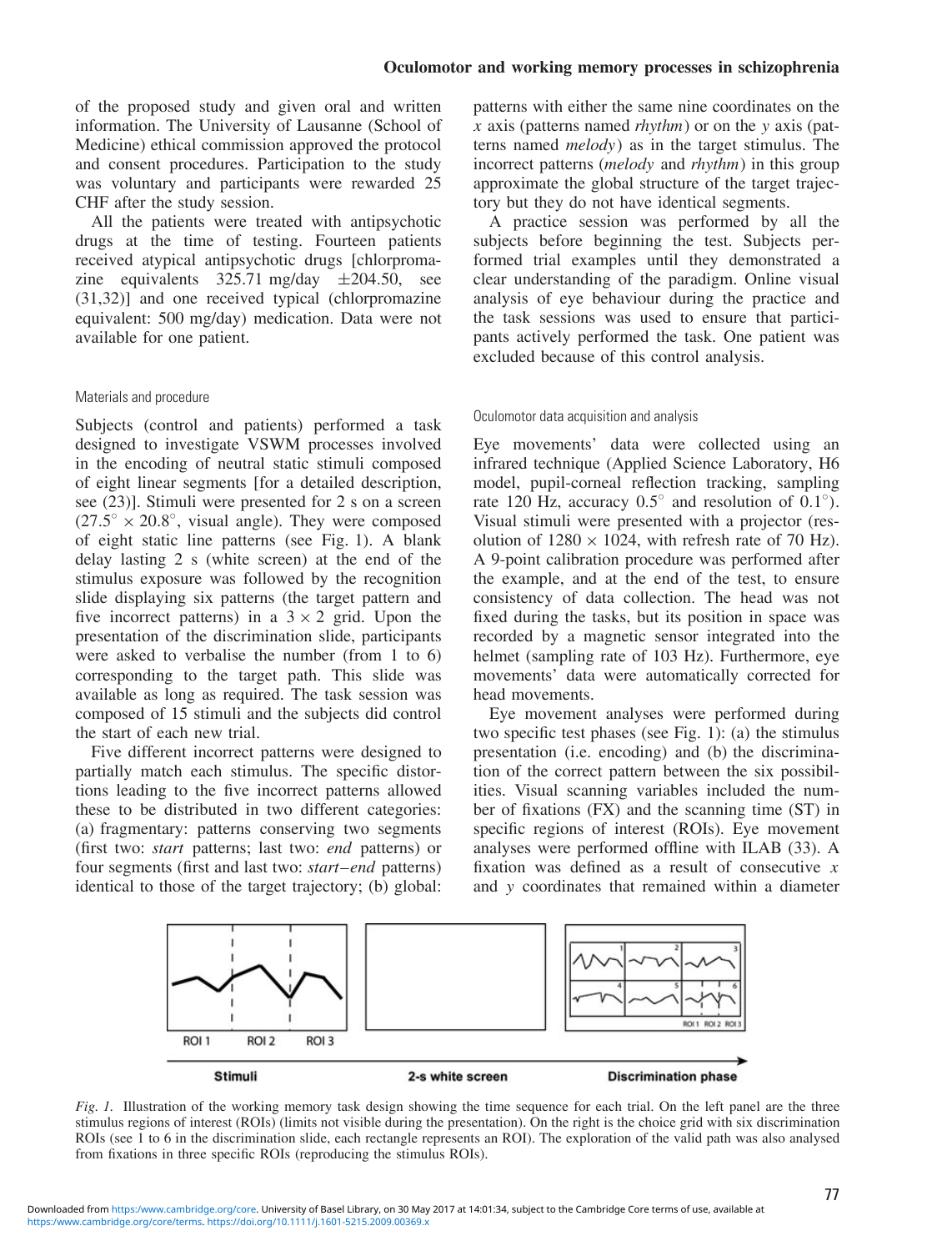of  $1.5^\circ$  of visual angle for at least 150 ms  $(7.11)$ . Blinks were identified by a loss of corneal reflection and were excluded from subsequent data analysis, as were gazes directed outside the screen.

Three ROIs were defined to analyse gaze distribution during the stimulus encoding (see Fig. 1). The first three stimuli segments composed of ROI 1, the two central segments, ROI 2, and the three last segments, ROI 3. For the discrimination phase, we defined six ROIs (discrimination ROI: 1 to 6) corresponding to the six grid cases containing the correct and the five incorrect patterns. Scanning time and FX distribution on the six specific ROIs as well as the distribution of FX on the correct pattern were investigated. The distribution of FX on the correct pattern, during the discrimination phase, was estimated by the same criteria used to define stimulus phase ROIs.

### Statistical analysis

## *Memory performance*

*T* -test analyses supported group comparisons in task performance. Mixed between- and within-subjects two-way ANOVAs were used to analyse betweengroup (patients vs. controls) difference in incorrect patterns choices. One-way repeated measure ANOVAs were used to investigate within-group differences. Data sphericity was tested using Mauchly's approach. When sphericity was not respected, we employed a Huynh–Feldt correction to rectify the ANOVA results. Chi-squared tests of the distribution of correct choices for the 15 stimuli were performed in each group to assess if all the stimuli were equally difficult. Cohen's  $d$  and partial  $[eta]^2$  were used to estimate effect size.

### *Eye and head movements*

Stimulus phase. Mann–Whitney (MW) and Wilcoxon tests were used to test the number of fixations between and within the groups. These nonparametric approaches were used because data normality was not confirmed. Horizontal and vertical head movements were assessed from the difference found in each subject for each stimulus between the eye–head movement correlations (MW). The distribution of fixations in the three ROIs of the stimuli was analysed using a mixed two-way ANOVA (groups  $\times$  three ROIs as repeated factor). Independent sample *t*-tests were used as post hoc analysis. Cohen's  $d$  and partial  $[eta]^2$  were used to estimate effect size.

Discrimination phase. Mixed between- and within-subjects two-way ANOVAs on FX and ST were used for the following: (a) to compare group visual exploratory patterns in the discrimination ROIs and (b) to compare the exploration of the correct patterns in patients and controls. Specific post hoc comparisons (one-way repeated measure ANOVAs and *t*tests) were performed to investigate significant global differences in mixed two-way ANOVAs. Cohen's *d* and partial  $[eta]^2$  were used to estimate effect size.

## **Results**

## Memory performance

The distribution of correct choices in each of the 15 trajectories was homogenous in both groups  $(X^2 =$ 8.23,  $df = 14$ ,  $p > 0.75$  for controls;  $X^2 = 2.51$ ,  $df = 14$ ,  $p > 0.99$  for patients). Hence, all the 15 stimuli offered a similar difficulty. Overall, patients made significantly fewer correct choices [average (SD)  $10.6 \pm 2.5$ ] than did controls  $(13.0 \pm 1.4)$ . This difference was statistically significant  $[t(30) = 3.281]$ ,  $d = 1.16, p = 0.003$ .

A mixed two-way ANOVA of error categories (two groups  $\times$  five categories as repeated factor) showed a significant group effect [i.e. more wrong choices overall in the patients  $F(1, 30) = 10.765$ , partial  $\text{[eta]}^2 = 0.264$ ,  $p = 0.003$  but no significant error category effect  $[F(4, 120) = 1.652]$ , partial  $[eta]^2 = 0.05$ ,  $p = 0.166$  or group  $\times$  category interaction  $[F(4, 120) = 1.252$ , partial  $[\text{eta}]^2 = 0.04$ ,  $p =$ 0*.*293].

### Oculomotor behaviour

### *Stimulus phase (stimulus encoding)*

Controls and patients showed a similar number of fixations during the presentation of the subsequently wrongly identified stimuli (MW  $Z = -1.638$ ,  $p =$ 0*.*101). When exploring the correctly recognised stimuli, however, the patients made more fixations in comparison to controls (MW  $Z = -2.507$ ;  $p =$ 0*.*012). Nevertheless, no group exhibited significant differences in number of fixations between correct and incorrect trials (Wilcoxon test: controls *Z* = −0*.*853; *p* = 0*.*394; patients *Z* = −0*.*894*, p* = 0*.*371). There was also no significant correlation between the number of fixations and the number of correct responses (controls: Spearman's rho = 0.195,  $p = 0.469$ ; patients: Spearman's rho =  $-0.101$ ,  $p =$ 0*.*709).

Figure 2 shows the number of fixations in each of the three ROIs during the presentation of the subsequently correctly (Fig. 2a) and incorrectly (Fig. 2b) recognised stimuli. The variability appears more important during the exploration of the incorrectly recognised stimuli in both patients and controls. The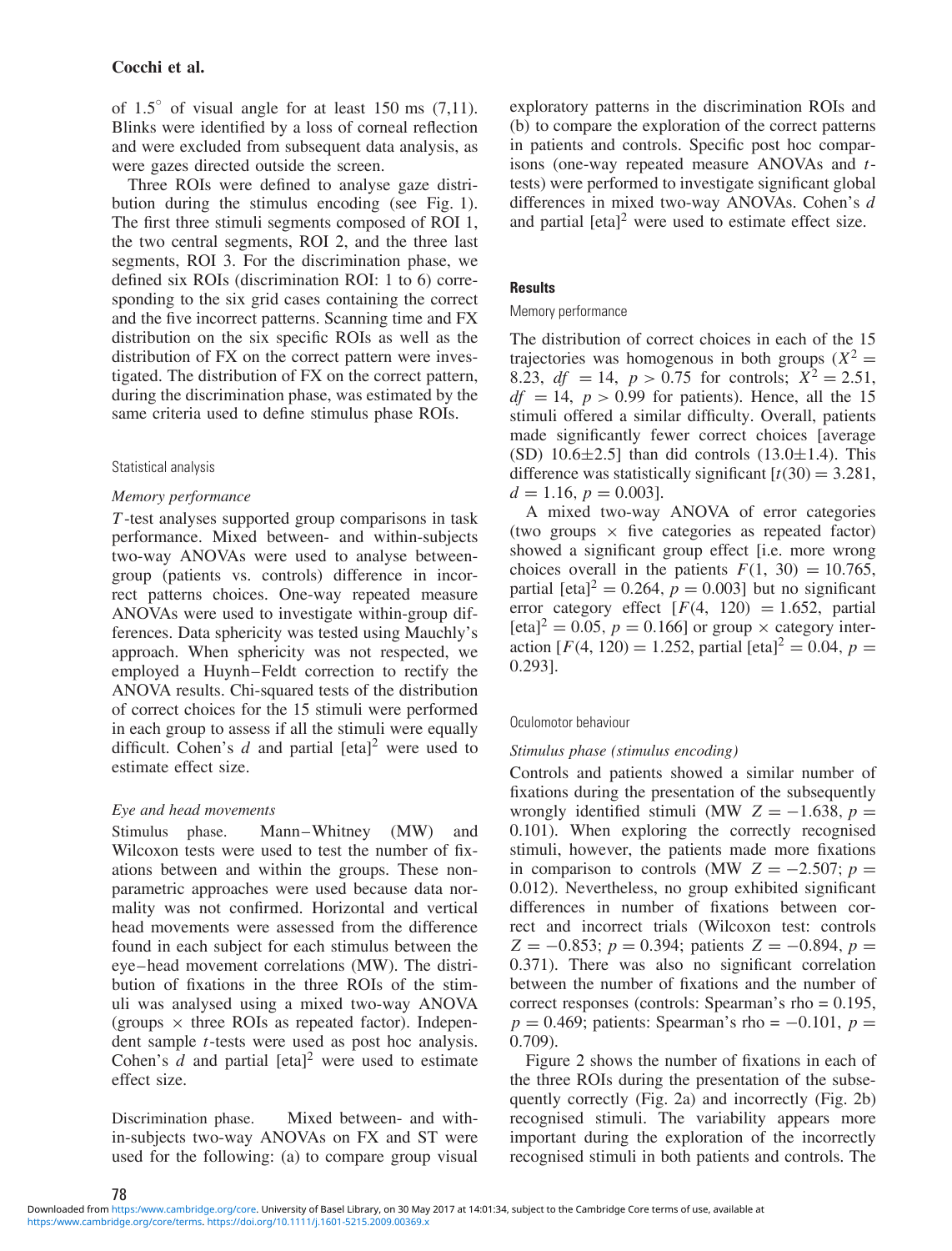

*Fig. 2.* (a) Mean and error bar (confidence intervals, 95%) of the number of fixations performed by controls and patients with schizophrenia during the encoding of the correctly recognised stimulus. Patients made less correct recognitions (maximum 240, grand total  $N = 170$ ) compared to controls ( $N = 209$ ). (b) Same representation for the visual exploration of the incorrectly recognised stimuli (grand total, patients  $N = 70$ ; controls  $N = 31$ ).

control subjects showed decreased exploration from the left to the right ROIs in the correctly recognised stimuli. This strategy was not evident in the patient group.

the two groups (horizontal axis:  $Z = -0.424$ ;  $p =$ 0.672; vertical axis:  $Z = -0.166$ ;  $p = 0.868$ ).

The distribution of fixations in the three ROIs of the correctly recognised stimuli was analysed using a mixed two-way ANOVA (groups  $\times$  ROIs). This analysis revealed an interaction between group and ROI  $[F(2, 754) = 5.143$ ; partial  $[eta]^2 = 0.013$ ,  $p =$ 0*.*006]. A similar interaction was found for scantime  $[F(1.943, 732.576) = 3.655$ , partial  $[eta]^2 =$ 0.01,  $p = 0.028$ ]. Post hoc independent sample *t*tests showed that patients explored the second (central) stimulus ROI significantly more than did the controls  $[FX t(377) = -4.168, d = 0.82, p < 0.001;$ ST  $t(377) = -2.257$ ,  $d = 0.23$ ,  $p = 0.025$ ; see Fig. 2a]. In contrast, the two groups showed no marked difference in their exploration of the incorrectly recognised stimuli (FX and ST, see Fig. 2b).

Because of a technical problem in head movement output file generation, head movements could only be analysed for 11 patients and 10 controls. This problem had no influence on the correction of eye movements for head movements, automatically performed during the eye movements recording. The average number of positive correlations between eye and head movements during stimuli encoding were similar in

## *Discrimination phase*

Given that response grid durations were not equivalent for all participants, the original data of each subject were related to its total number of fixations and scanning time  $(\%)$  in the six ROIs. Visual explorations of the six patterns were analysed separately for the trials with a correct or an incorrect choice. In addition, we analysed whether visual exploration of the correct pattern in correct and incorrect trials was different in the two groups.

Correct trials. A group (control vs. patients) by ROIs (six discrimination ROIs) mixed two-way ANOVA showed a large ROI effect [FX: *F*(1,  $3.734$ ) = 272.305, partial  $\text{[eta]}^2 = 0.440, p < 0.001$ ; ST:  $F(5.696, 1456.260) = 451.277$ , partial  $\lceil \text{eta} \rceil^2 =$ 0*.*566*, p<*0*.*001], suggesting the preferential exploration of the correct patterns. There was an incongruent group effect for each of the two visual scanning variables [FX:  $F(1, 347) = 13.830$ , partial  $[eta]^2 =$ 0*.*038*, p<*0*.*001; ST: *F*(1, 346) = 0*.*001, partial  $[eta]^2$ <0.001,  $p = 0.99$ ] and no interaction between group and ROI for either visual scanning variables [FX:  $F(3.734, 1295.798) = 1.947$ , partial  $[eta]^2 =$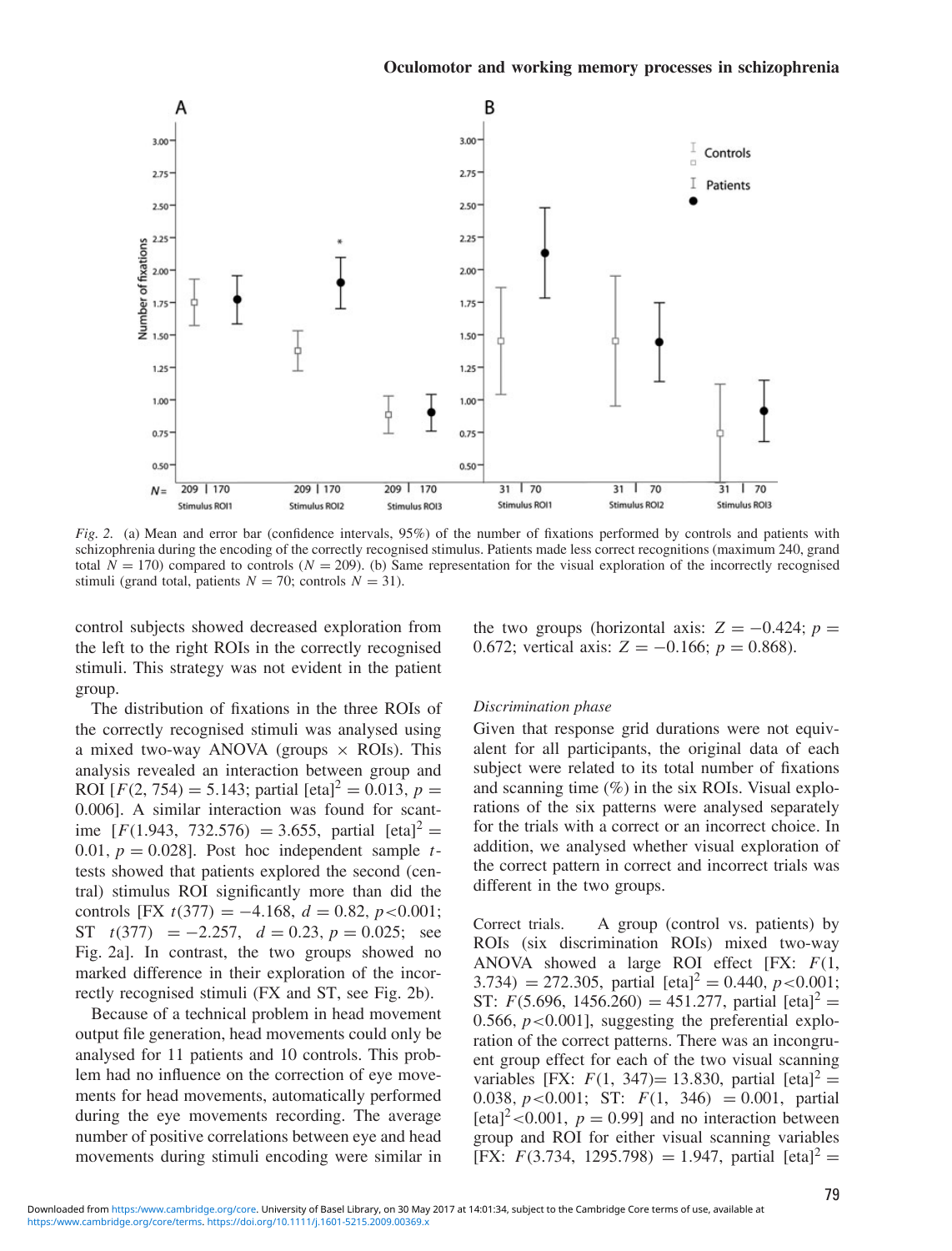

*Fig. 3.* Mean and confidence intervals (95%) of the relative number of fixations performed by controls and patients throughout the discrimination phase.  $N =$  total number of data for mean computation. '+' indicates significant within-group differences; '\*' indicates significant between-group differences.

0.006,  $p = 0.105$ ; ST:  $F(4.209, 1456.260) = 1.078$ , partial  $[eta]^2 = 0.003$ ,  $p = 0.367$ ; see Fig. 3a].

Within-group one-way repeated measure ANOVAs (six discrimination ROIs as repeated factor) and subsequent post hoc analyses revealed differential exploration of the six discrimination ROIs in the two groups. Indeed, patients and controls explore more the ROI containing the correct pattern in comparison to the other five patterns (paired sample *t*-test: *p<*0*.*01 for all the five correct vs. incorrect patterns of ROI comparison, FX and ST; see Fig. 3a).

A group (control vs. patients) by ROIs (five 'incorrect' discrimination ROIs) mixed two-way ANOVA revealed a significant interaction between group and ROI factors for the number of fixations [FX:  $F(3.933, 1364.622) = 3.223$ , partial  $[eta]^2 =$ 0.009,  $p = 0.013$ . As shown in Fig. 3a, the patients made significantly more fixations on *Rhythm* (*t*(347) = −3*.*644, *d* = 0*.*38*, p<*0*.*001) and *Start* (*t*(347) = −3*.*147, *d* = 0*.*33*, p<*0*.*002) incorrect patterns.

Incorrect trials. Figure 3b suggests that the patient group paid more attention to the correct pattern even though it was not selected.

A group (control vs. patients) by ROIs (six discrimination ROIs as repeated factor) mixed twoway ANOVA revealed the expected ROI effect [FX:  $F(4.623, 596.403) = 6.322$ , partial  $[eta]^2 =$ 0.047,  $p < 0.001$ ; ST:  $F(4.817, 621.380) = 3.664$ , partial [eta]<sup>2</sup> = 0.028*, p* = 0.003] but failed to show a significant interaction between ROI and group [FX:  $F(4.623, 596.403) = 1.165$ , partial  $[eta]^2 =$ 0.009,  $p = 0.315$ ; ST:  $F(4.817, 621.380) = 2.048$ , partial  $[eta]^2 = 0.016$ ,  $p = 0.073$  see Fig. 3b]. However, independent samples *t*-test and effect size exploratory analyses suggest that patients tended to spend more time in scanning the correct patterns than did controls  $[t(129) = -2.390, d = 0.52, p =$ 0*.*018]. This is consistent with the within-groups analysis showing that control subjects explored the six discrimination ROIs equally [FX: *F*(5, 150)  $= 1.450$ , partial  $[eta]^2 = 0.042$ ,  $p = 0.210$ ; ST  $F(5)$ , 150) = 0.315, partial  $[eta]^2 = 0.01$ ,  $p = 0.903$ ; see Fig. 3b], whereas patients' exploration was unequally distributed [FX:  $F(4.628, 458.194) = 11.045$ , partial  $[eta]^2 = 0.1$ ,  $p < 0.001$ ; ST  $F(4.576, 453.061)$  $= 11.206$ , partial  $\text{[eta]}^2 = 0.102$ ,  $p < 0.001$ . Post hoc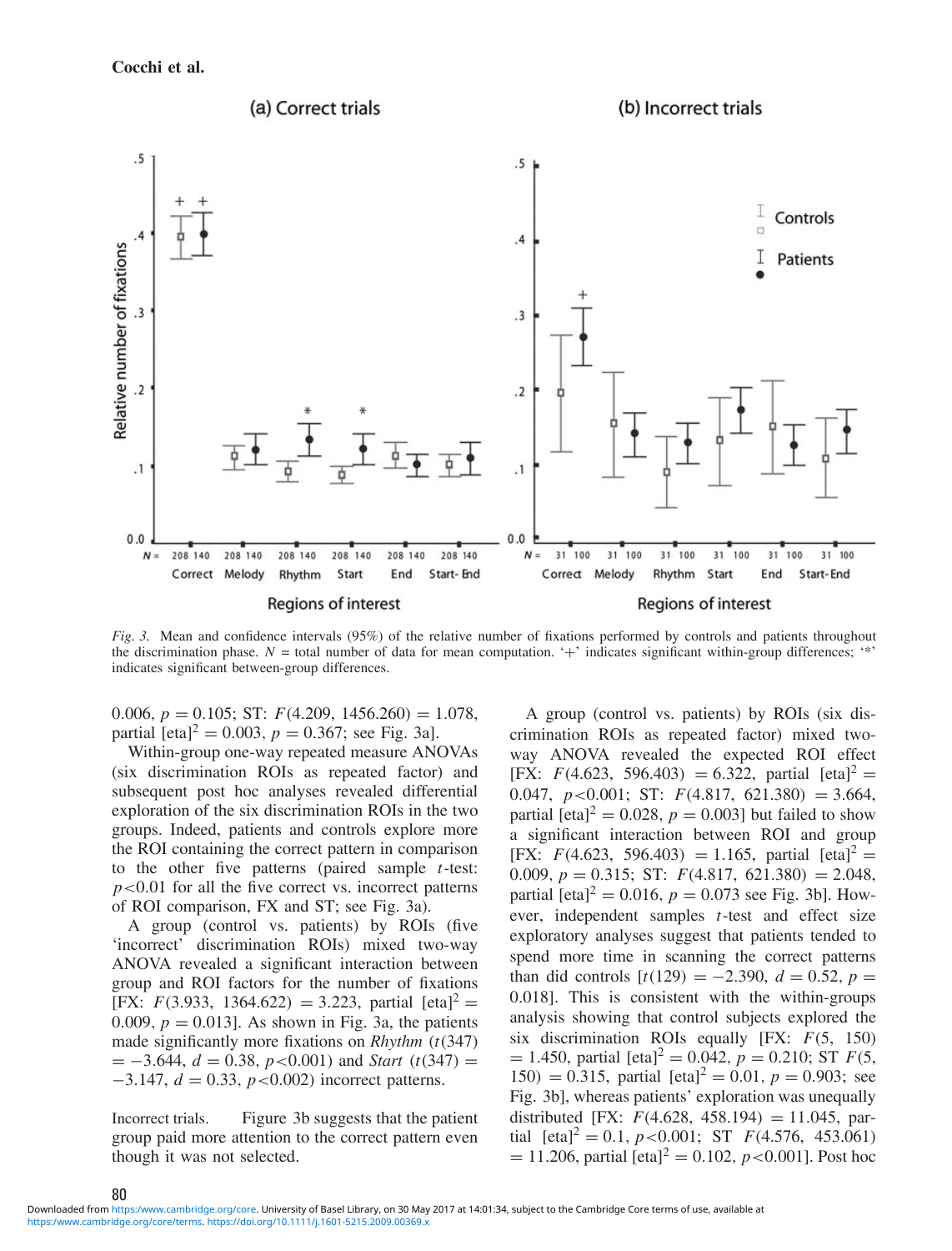analyses of the patient group confirmed that the correct pattern was more explored than the five incorrect patterns (paired sample *t*-test: *p<*0*.*001 for all comparisons of FX and ST; see Fig. 3b for FX).

Visual exploration of the correct pattern during correct and incorrect trials. Mixed two-way ANOVAs (group and three ROIs as repeated factor) revealed no significant effect of the group or ROI and no interaction between these factors for correct and incorrect trials. These results indicate that patients' and controls' explorations of the correct pattern during the discrimination period was similar.

# **Discussion**

Consistent with our previous research (23), we found that patients made a higher number of incorrect choices than did the control subjects. Detailed analysis of eye movements revealed that, for correct recognitions, control subjects spent most of the encoding phase fixating the leftmost part of the stimulus and very little time on its rightmost part. Because all subjects in this study were native French speakers, this linear exploration from the left to the right side of the stimulus can be related to occidental reading skills (34). During the discrimination phase, controls were mainly fixating on the correct rather than the five incorrect patterns. However, when an incorrect pattern was chosen, the gaze distribution was roughly the same for all six patterns, but there was a high degree of variability suggesting poor stimulus representation.

Analysis of the patients' fixations during the encoding phase showed that, unlike controls, they concentrated particularly on the central ROI when they subsequently recognised the pattern. In contrast, this fixation pattern was absent during the encoding phase of the incorrect trials, suggesting a displacement in attentional focus during encoding of the correct trials. Like controls, however, the patients spent a minimal time in the rightmost ROI during the encoding of all stimuli. During the discrimination phase, the patients differed from the controls in two aspects. Firstly, when selecting the correct patterns, they were particularly attracted by the *rhythm* and *start* incorrect patterns. Secondly, they also spent more time inspecting the correct pattern, when subsequently selecting an incorrect one. This specific oculomotor behaviour suggests that the accuracy of the global target representation within VSWM is reduced in patients. Though the patients' visual exploratory strategy differed from that of control subjects, their encoding was sufficient to maintain a relatively high – though diminished – level of accuracy, 70% compared to a chance level of 1 out of 6.

In our view, the selective scanning of the central ROI shown by patients during the correct stimuli encoding reveals a specific VSWM encoding strategy. Three main findings suggest that this specific encoding style of the patients is not a direct consequence of a basic oculomotor dysfunction. Firstly, when patients performed a scanning pattern similar to that of the control subjects during correct trials, they made an incorrect response. Secondly, patients explored the three stimulus ROIs at least as controls, in both correct and incorrect trials. Finally, the total number of fixations during stimulus encoding was not associated with the task score, nor was it associated with accuracy in either group.

The majority of experimental designs fix the head during eye movements recording. This artificial constraint prevents the detection of possible compensation of impaired oculomotor processes by head adjustments. As we simultaneously recorded eye and head movements, we observed that head movements during stimulus exploration were not different between the groups, and were not related to impaired performance.

Analysis of eye movements during the discrimination phase showed that correct responses were linked to selective scanning of the correct pattern. For patients, however, significant time was also spent scanning two incorrect patterns: the *start* patterns, expressing the first part of the stimulus, and the *rhythm* patterns, approximating its global structure (23). This interest in incorrect patterns with a 'global' structure of the stimulus supports the hypothesis that patients have a general, but imprecise, global internal representation of the stimulus because of the high contribution of early parallel visual encoding processes (e.g. (35)). The assumption that patients relied on a less accurate global representation of the target stimulus is also coherent with the larger number of explorations of the invalid *start* patterns in comparison to controls.

During the discrimination phase of incorrect trials, control subjects paid little attention to the correct patterns, indicating poor or incomplete stimulus representation. When combined with the large variability in gaze during stimulus encoding and the low number of incorrect choices (13%), this result suggests that controls' incorrect choices are probably due to a transitory lack of attention or to a miscoding of the target stimulus. In contrast, patients remained attracted by the correct pattern even though they selected another. These findings are also consistent with the assumption that patients' erroneous choices are mainly due to a failure to complete the early global stimuli representation because of limited VSWM resources.

Recent studies show that ageing is accompanied by a significant reduction in VSWM, affecting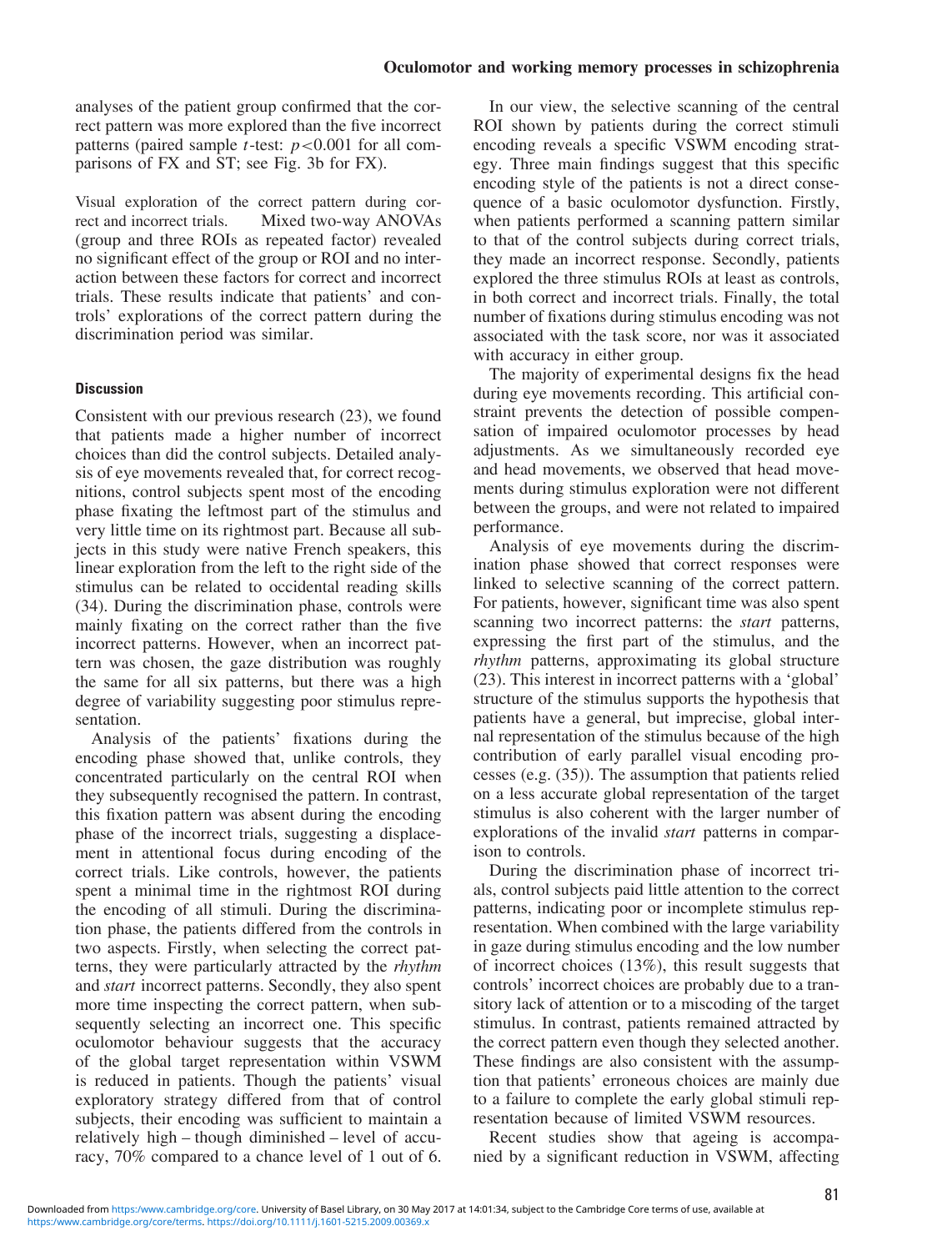## **Cocchi et al.**

attentional resources and perceptual processes (29,36, 37). Therefore, a specific ocular motor behaviour during static stimuli encoding can also be present in healthy aged subjects. Further studies are needed to investigate the specificity of the compensatory encoding mechanisms in schizophrenia, especially in ultra high risk and first episode samples, in order to potentially identify new diagnostic and outcome markers. Understanding particular compensatory processes in subjects with impaired VSWM functions (such as patients with schizophrenia and healthy aged individuals) might also suggest specific intervention in order to improve VSWM abilities.

This study had a number of limitations. Firstly, we could not analyse the relationship between symptoms, visual scanning and VSWM due to limited information about ongoing symptoms at the time of testing. Recent findings suggest that specific symptoms can influence these variables (13,38) – however, the fact that the patients included in this study were in a stable clinical condition probably attenuates the confounding effect of symptoms on our results. Furthermore, all patients were taking antipsychotic medication. Considering the small sample size and the large heterogeneity of medication, we did not consider this variable as a covariate in statistical analysis. In addition, the influence of antipsychotic medication on oculomotor processes (18,39), visual processing (40) and cognitive processes (41) is unclear. Finally, we were not able to match the level of education between controls and patients. However, unpublished behavioural results on healthy subjects  $(n = 36)$  suggest that this variable is not related to task performance.

In summary, our results confirm the important deficit of patients with schizophrenia in VSWM and suggest that patients try to compensate for reduced VSWM ability by using specific encoding strategies (23). Impaired VSWM ability and specific encoding strategies in schizophrenia do not seem a mere consequence of basic oculomotor dysfunctions.

#### **Acknowledgements**

We thank the patients and control persons who volunteered in this study. The authors especially thank Prof. Pierre Bovet and Dr François Grasset for allowing us to test patients under their care and Dr Pascal Vianin and Jerôme Favrod for their efficient collaboration. The Swiss National Foundation for Scientific Research supported this study (Prof. F. Schenk) 3100A0 – 105765 and (Dr L. Cocchi) PBLAB – 119622. Dr Wood is supported by a Clinical Career Development Award from the NHMRC (Australia). The Robert Bosch Research Institute of Lonay (Switzerland) supported this study by providing technological facilities for eye movement recording and analysis.

#### **References**

- 1. Pierrot-Deseilligny C, Milea D, Muri RM. Eye movement control by the cerebral cortex. Curr Opin Neurol 2004;**17**:17–25.
- 2. Pierrot-Deseilligny C, Muri RM, Nyffeler T, Milea D. The role of the human dorsolateral prefrontal cortex in ocular motor behavior. Ann N Y Acad Sci 2005;**1039**:239–251.
- 3. Pierrot-Deseilligny C, Muri RM, Ploner CJ, Gaymard B, DEMERET S, RIVAUD-PECHOUX S. Decisional role of the dorsolateral prefrontal cortex in ocular motor behaviour. Brain 2003;**126**:1460–1473.
- 4. Lee J, Park S. Working memory impairments in schizophrenia: a meta-analysis. J Abnorm Psychol 2005;**114**:599–611.
- 5. Wood SJ, Pantelis C, Proffitt T et al. Spatial working memory ability is a marker of risk-for-psychosis. Psychol Med 2003;**33**:1239–1247.
- 6. Green M, Williams L, Hemsley D. Cognitive theories of delusional formation: the contribution of visual scanpath research. Cognit Neuropsychiatry 2000;**5**:63–74.
- 7. PHILLIPS ML, DAVID AS. Visual scan paths are abnormal in deluded schizophrenics. Neuropsychologia 1997;**35**:99–105.
- 8. PHILLIPS ML, DAVID AS. Abnormal visual scan paths: a psychophysiological marker of delusions in schizophrenia. Schizophr Res 1998;**29**:235–245.
- 9. Williams LM, Loughland CM, Gordon E, Davidson D. Visual scanpaths in schizophrenia: is there a deficit in face recognition? Schizophr Res 1999;**40**:189–199.
- 10. Loughland CM, Williams LM, Gordon E. Visual scanpaths to positive and negative facial emotions in an outpatient schizophrenia sample. Schizophr Res 2002;**55**:159–170.
- 11. Kojima T, Matsushima E, Ando K et al. Exploratory eye movements and neuropsychological tests in schizophrenic patients. Schizophr Bull 1992;**18**:85–94.
- 12. Loughland CM, Williams LM, Gordon E. Schizophrenia and affective disorder show different visual scanning behavior for faces: a trait versus state-based distinction? Biol Psychiatry 2002;**52**:338–348.
- 13. Minassian A, Granholm E, Verney S, Perry W. Visual scanning deficits in schizophrenia and their relationship to executive functioning impairment. Schizophr Res 2005;**74**:69–79.
- 14. Nakayama H, Morita K, Mori K, Hirai S, Maeda H. Improvement of exploratory eye movements in schizophrenic patients during recovery period. Psychiatry Clin Neurosci 2003;**57**:169–176.
- 15. Obayashi S, Matsushima E, Ando H, Ando K, Kojima T. Exploratory eye movements during the Benton Visual Retention Test: characteristics of visual behavior in schizophrenia. Psychiatry Clin Neurosci 2003;**57**:409–415.
- 16. MANOR BR, GORDON E, WILLIAMS LM et al. Eye movements reflect impaired face processing in patients with schizophrenia. Biol Psychiatry 1999;**46**:963–969.
- 17. Bestelmeyer PE, Tatler BW, Phillips LH, Fraser G, BENSON PJ, ST CLAIR D. Global visual scanning abnormalities in schizophrenia and bipolar disorder. Schizophr Res 2006;**87**:212–222.
- 18. HUTTON SB, HUDDY V, BARNES TR et al. The relationship between antisaccades, smooth pursuit, and executive dysfunction in first-episode schizophrenia. Biol Psychiatry 2004;**56**:553–559.
- 19. Katsanis J, Iacono WG. Clinical, neuropsychological, and brain structural correlates of smooth-pursuit eye tracking